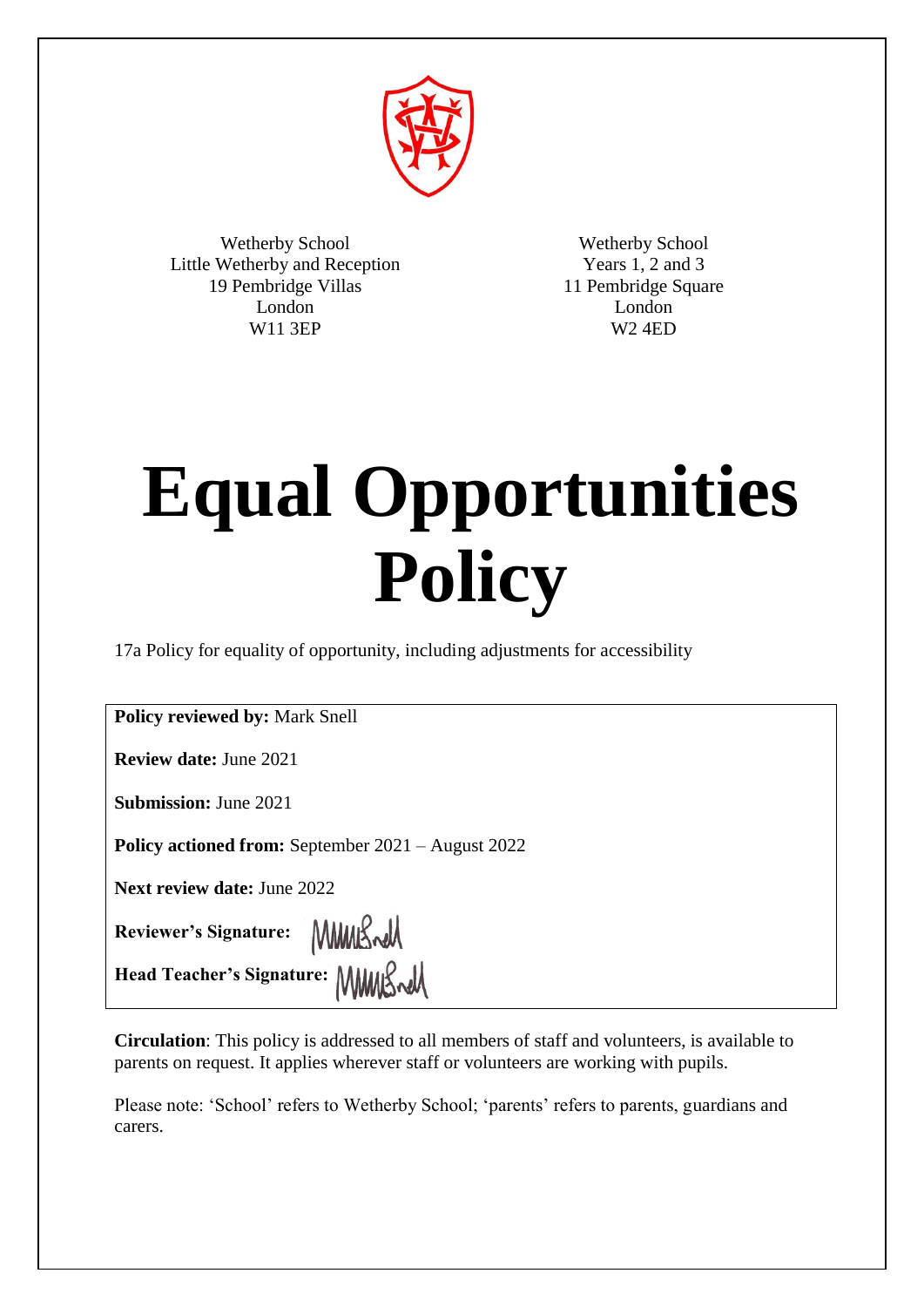

# **Wetherby School**

# **Equal Opportunities Policy**

This policy relates to all children from the Early Years Foundation Stage (EYFS) to Year 3.

# **Rationale**

Wetherby School is required to conform to the wishes of the Equal Opportunities Commission that opposes all forms of discrimination and states that schools should provide equal opportunities for all children and staff. The philosophy of 'inclusion' encompasses equal opportunities for all, inclusive of our Early Years Foundation Stage.

### **Introduction**

All pupils at Wetherby School have an equal right to develop and achieve their potential. The children at Wetherby School are treated as individuals with their own abilities, difficulties, attitudes, backgrounds and experiences.

The Education Reform Act entitles all pupils in school to a curriculum, which is balanced and broad based. The Curriculum at Wetherby School includes cross - curricular dimensions such as equal opportunities for multicultural education and special educational needs. Wherever possible the curriculum will develop children's knowledge and understanding of different beliefs, cultures and needs.

At Wetherby School we aim for an atmosphere of trust and respect among children as well as between teachers and children. The Learning for Life (PSHEE) scheme of work is about how we treat each other and, more importantly, how we learn to respect one another and ourselves as citizens of the world. It also fosters an understanding of the diversity of cultures and needs that exist in school and in the wider community.

# **Children**

It is the right of every child irrespective of race, culture, background, religion, class, gender, special needs, age or ability to achieve their full potential. At Wetherby School we ensure that the protected characteristics of the Equality Act (2010) are taught in an age appropriate way. Each child should have access to an education, which will enable him to utilise his talents to the full and achieve his potential. We will develop children to become sensitive to, and be aware of, ways in which equality of opportunity is denied and how this might affect them in society.

#### **Staff**

It is the responsibility of all staff to foster and facilitate this ideal by creating a welcoming environment for all children. They will endeavour to establish an atmosphere within school which effectively reduces prejudice and raises self esteem, so that all children can develop independence, freedom of choice and knowledge of their right to take on whatever roles they choose, no matter what their cultural background, gender or ability.

As a staff we have to remember that we are role models. We must challenge the concept of discrimination based upon differences of race, gender and special needs.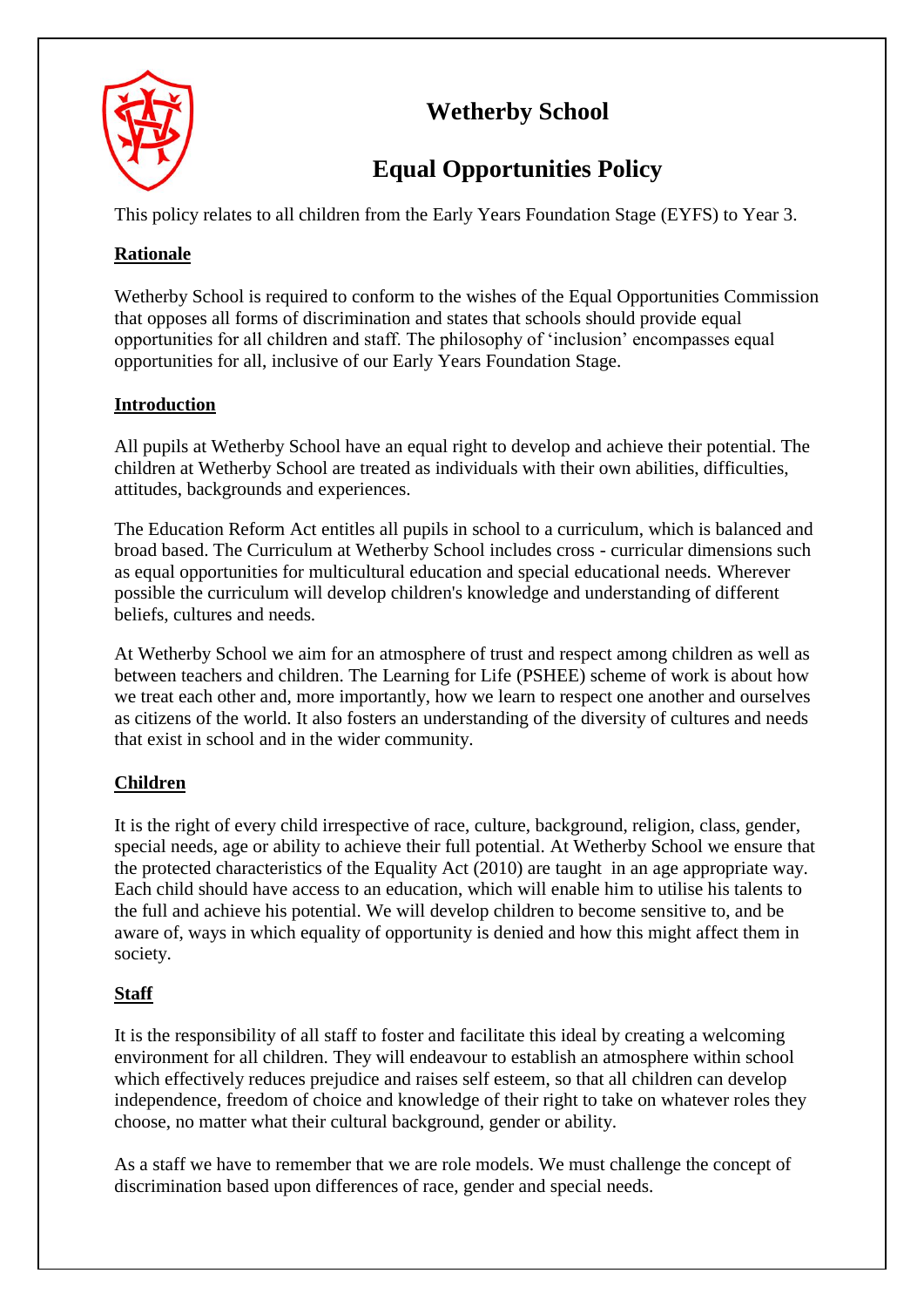## **Aims**

To ensure that:

- We endorse the principle of inclusion for all in our school
- Every individual within the school achieves their full potential and has the same opportunities
- Every child is given access to the best possible level of achievement appropriate to his age and ability through appropriately differentiated work
- Staff, parents and children are informed and educated, and reminded of the issues to ensure a continuity of approach throughout the school
- Prejudices are challenged and positive attitudes are built
- Understanding and mutual respect of all children, regardless of differences, is promoted
- Contributions from various cultures are included and acknowledged in the planning and teaching of the full range of curriculum subjects, resources and school displays
- An awareness of the unfairness and injustice of stereotyping is raised
- Any form of bullying including verbal, physical and psychological bullying by any group or individuals is challenged and addressed
- High levels of acceptable group and individual behaviour are promoted by ensuring that all the school community is informed of school expectations and procedures
- There is a commitment to minimising all school exclusions by implementing agreed strategies and procedures ensuring that each child is given the opportunity to achieve and succeed
- Absences, racist incidents and bullying incidents are recorded and monitored

**Examples of Strategies** used in school that will carry out these aims are:

- Planning activities of a non-stereotypical nature.
- Giving children time to talk in class discussions to give everyone opportunity to voice opinion and discuss how they are feeling.
- Encouraging the sharing of experiences encompassing all equality issues
- Reviewing/updating resources so that appropriate messages are presented to the children
- Planning role-play experiences to include addressing age, disability, race and gender
- Differentiate lesson planning for those whose attainment significantly falls below or exceeds the expected level
- Providing a differentiated curriculum by developing classroom approaches that cater for individual differences but which do not make distinctions that have negative effects on children, their learning and development.
- Displays around school promoting positive equality issues.
- Providing an entitlement curriculum, which aims to offer the same balanced curriculum and learning experiences to all.
- Staff on square duty to identify boys on their own, the assertive group and negative physical contact.
- Children are encouraged to think about the exclusion of others and the negative effect it can have.
- Involving children in rule making in the classroom and at a whole school level through the school council.
- Using assembly time and collective worship themes to reinforce equal opportunity issues.
- Using targets and rewards for children to reinforce acceptable behaviour and attitudes.
- Ensuring that all children will have equal access to all resources. Some children will need encouragement / direction in the use of resources.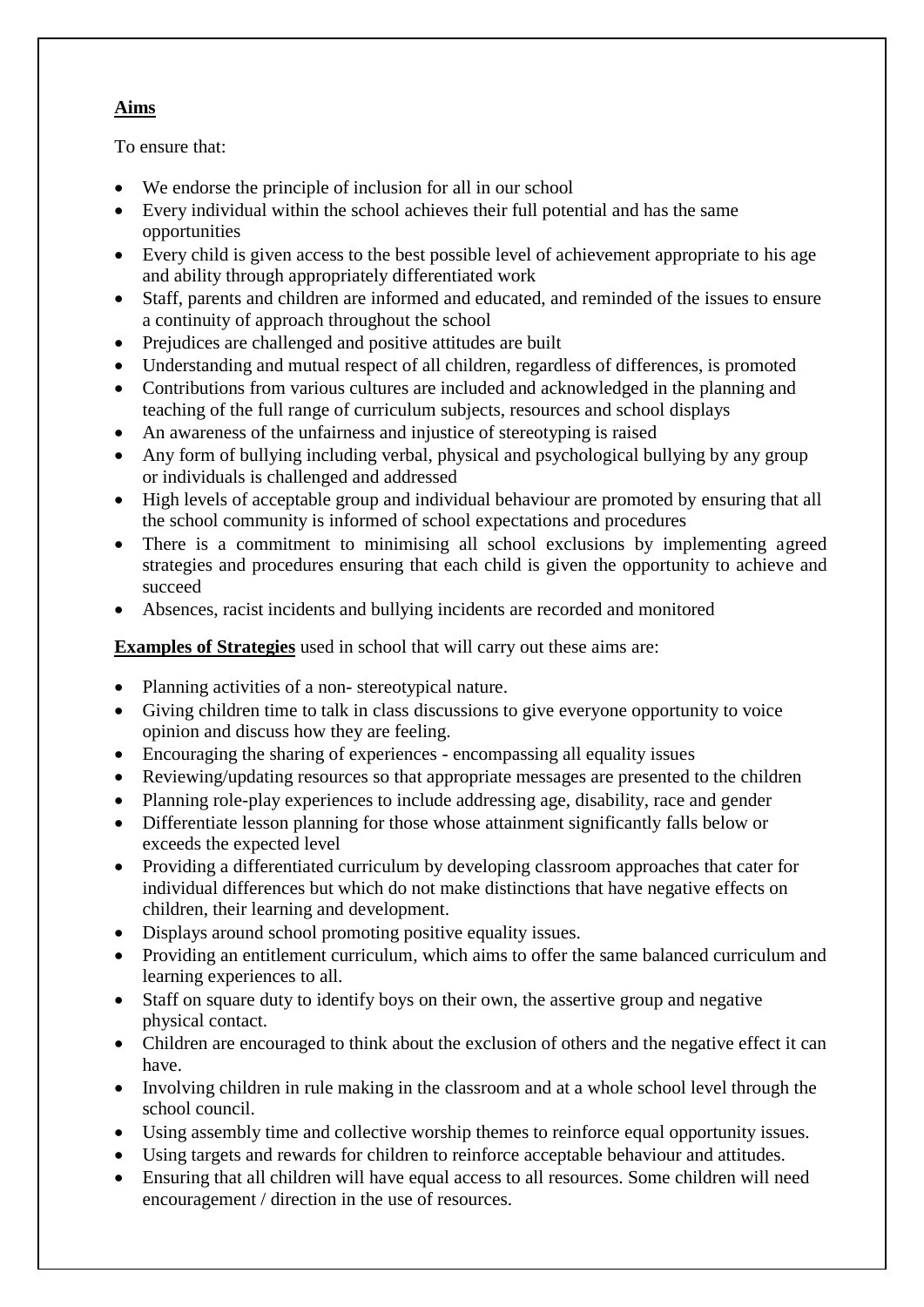- Subject leaders address equality issues within their subject.
- Giving children a voice, through the school council.
- Sharing in various religious celebrations throughout the year

#### **The Curriculum**

All children will have equal access to all aspects of the curriculum and school life. We will need to monitor our practices to achieve this. Children should be given the opportunity:

- To make choices without rejecting any as being inappropriate, e.g. sport, monitor jobs
- To gain self-worth and self-confidence, freeing them to develop a sense of who they are and what they want
- To have equal educational experiences so that they can make appropriate choices from a base of common skills and knowledge.

Refer to SENDA Policy

#### **Resources**

- Books, work cards, equipment and other resources will be checked to see that they are nonstereotyping
- Children will be encouraged to learn to identify and question stereotypes if they are found in existing material
- Resources such as computers, technology equipment and playground space will be allocated fairly

#### **Hidden Curriculum**

- Displays will show positive role models.
- There is a need to discuss and counter prejudices and hidden beliefs
- The development and sharing of common interests will be encouraged.
- Children's individual characteristics and feelings need to be respected and valued

#### **Parents**

We will introduce and communicate the Equal Opportunities policy to parents through the school prospectus, admissions meetings with parents and on parents' evenings.

We will ensure that each parent/carer is treated in a manner which ensures that they have full and equal access to support, information and resources. At Wetherby School we operate an open door policy and parents have many opportunities to come into the school and speak to staff and review children's work.

#### **Ability**

We want all our children to achieve their full potential during their time with us and be the best that they can be. As such, we work to ensure that our expectations, attitudes and practices do not prevent any child from reaching their potential whatever their ability. We will make efforts to ensure that all children receive equality in teaching time and support.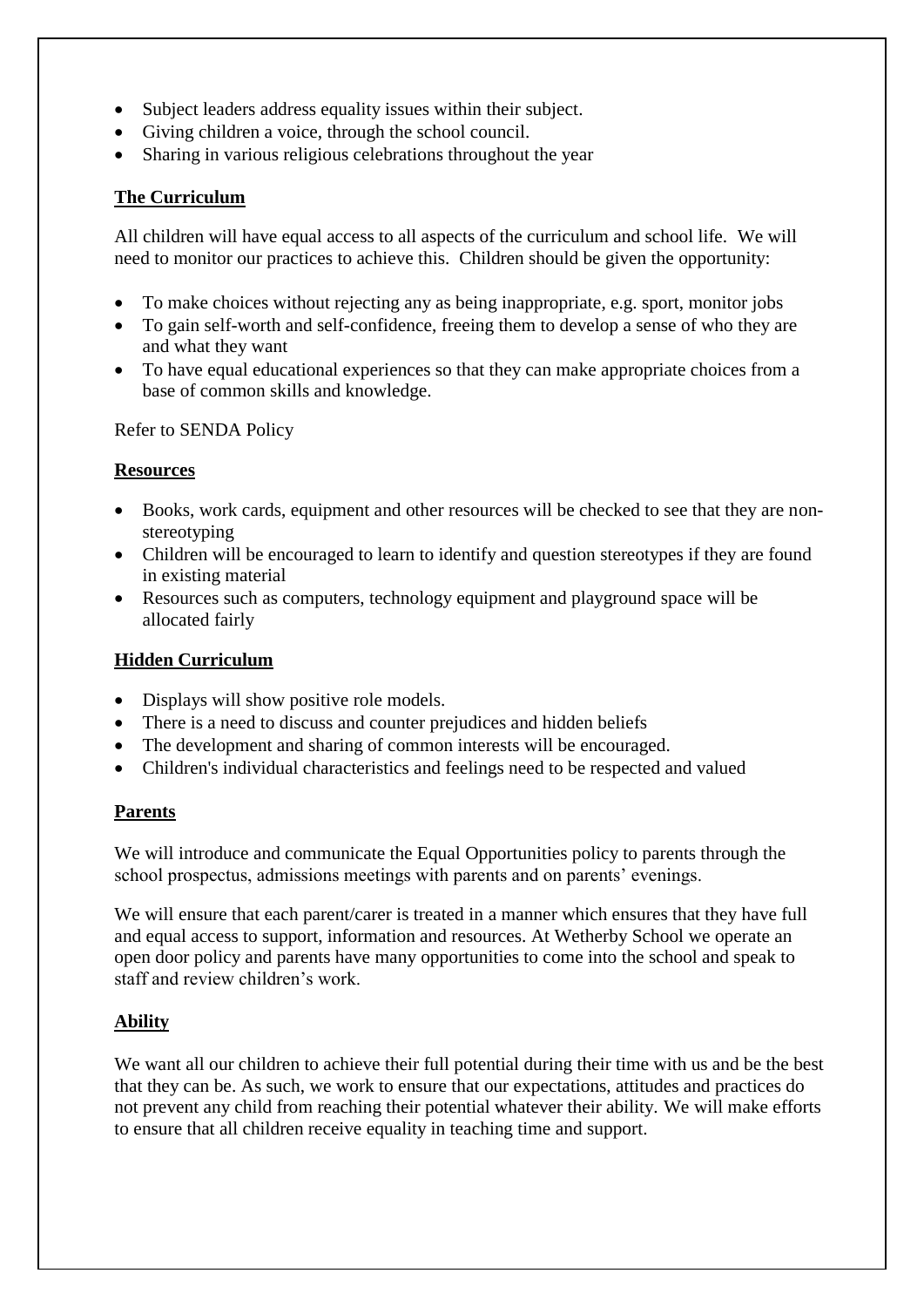#### **Age**

We make efforts to ensure that children of different ages are provided with appropriate activities and that children are not excluded from activities solely on the grounds of their age. We will ensure that all staff are given equal opportunities within the school regardless of age.

#### **Gender**

We are aware that as our boys mature and their relationships with peers develop, their perception of sex roles alters. We also recognise that such perceptions are influenced by other factors including home, peer group and the media.

As we are a boys' school we are careful to recognise and promote equality between the sexes, in our teaching, noting the achievements of both staff and children. Any differences/questions involving gender which arise inside or outside the classroom are dealt with sensitively and are discussed with the children. We will ensure that no staff member is discriminated against because of his or her gender.

#### **Race or Cultural Background**

Under the Equality Act 2010 it is unlawful to discriminate someone because of their race. Through implementation of our Equal Opportunities Policy / Anti-Bullying Policy we will ensure that children/parents/staff from different ethnic groups, cultures, religions and background are provided equality of opportunity and are not discriminated against either openly or covertly.

We take positive steps to promote mutual understanding and respect for people from different backgrounds.

#### **Disability**

Under the Equality Act 2010 you are disabled if you have a physical or mental impairment that has a 'substantial' and 'long-term' negative effect on your ability to do normal daily activities.

Disability is not about wheelchair users only; it includes dyslexia, epilepsy, dyspraxia, diabetes, ADHD, sensory impairment and cancer.

The Equality Act 2010 places duties on all schools to avoid discrimination against disabled children. It also makes it unlawful to be discriminated against because of a disability in areas of employment or access to goods, facilities and services.

Wetherby School does not treat disabled children less favourably than other children. Wetherby School will endeavour to provide appropriate access both physically and through the curriculum, for all children with disabilities with appropriate support when required, from appropriate outside agencies. Staff with disabilities will be afforded the same support.

All children are given the opportunity to recognise and respect individual differences and abilities. We are all unique and therefore have the right to be treated as individuals.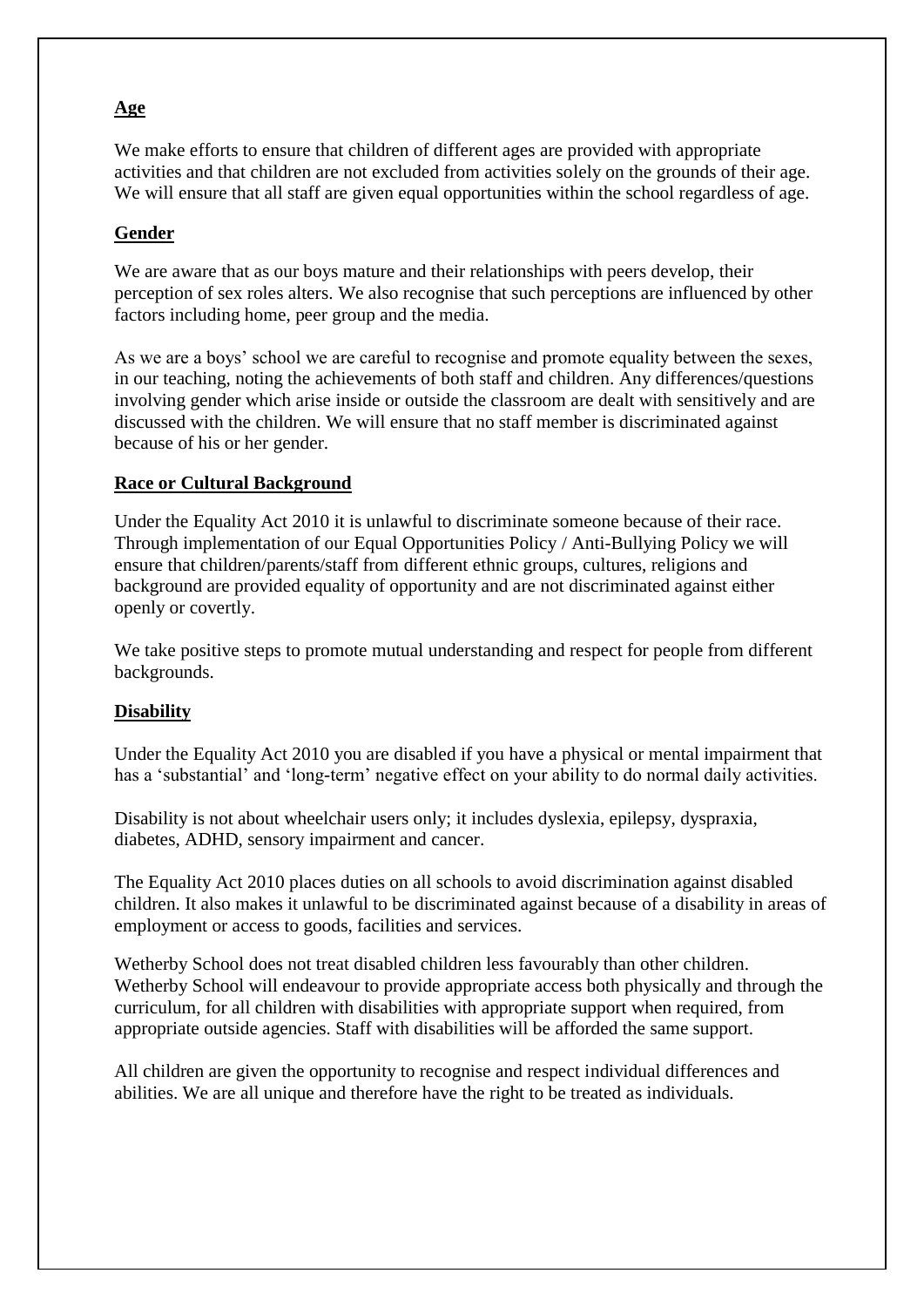We will endeavour to:

- Raise awareness of the varying needs of others
- Highlight and celebrate the differences between each other
- Raise awareness of the need for appropriate facilities to be available for people with disabilities, e.g. wheel chair ramps.

This will be achieved through:

- Appropriate discussions
- Topic links, e.g. work on the body
- Visiting speakers
- Appropriate resources, e.g. positive images in books/stories/displays
- Following the inclusion policy.

Wetherby School has a three year rolling accessibility plan as is required under SENDA.

#### **Staff Recruitment**

Age, sex, ethnic origin, disability, married or single status shall not be a consideration in the recruitment of staff, but simply qualification, experience and suitability to the proper discharge of relevant duties.

People with disabilities will be offered facilities at interviews to enable them to demonstrate their suitability for employment.

- Candidates for vacant posts will be assessed against relevant criteria only, i.e. skills, qualifications and experience, in selection for recruitment
- Requests by interviewees will be taken into account and reasonable adjustments made

#### **Staff Development**

- All employees have equal chances of training, career development and promotion
- All staff, and in particular those concerned with selection and promotion, are given equality awareness information
- People becoming disabled while in employment will be given positive help to retain their jobs or to be considered for redeployment if that is necessary

#### **Success Criteria**

Equal Opportunity will be recognised or highlighted in the following areas:

- Play/classroom interaction
- Displays in school
- Perceptions of Parents
- Teaching styles
- Differentiated work on offer to boys
- $\bullet$  Use of resources
- Teacher assessment